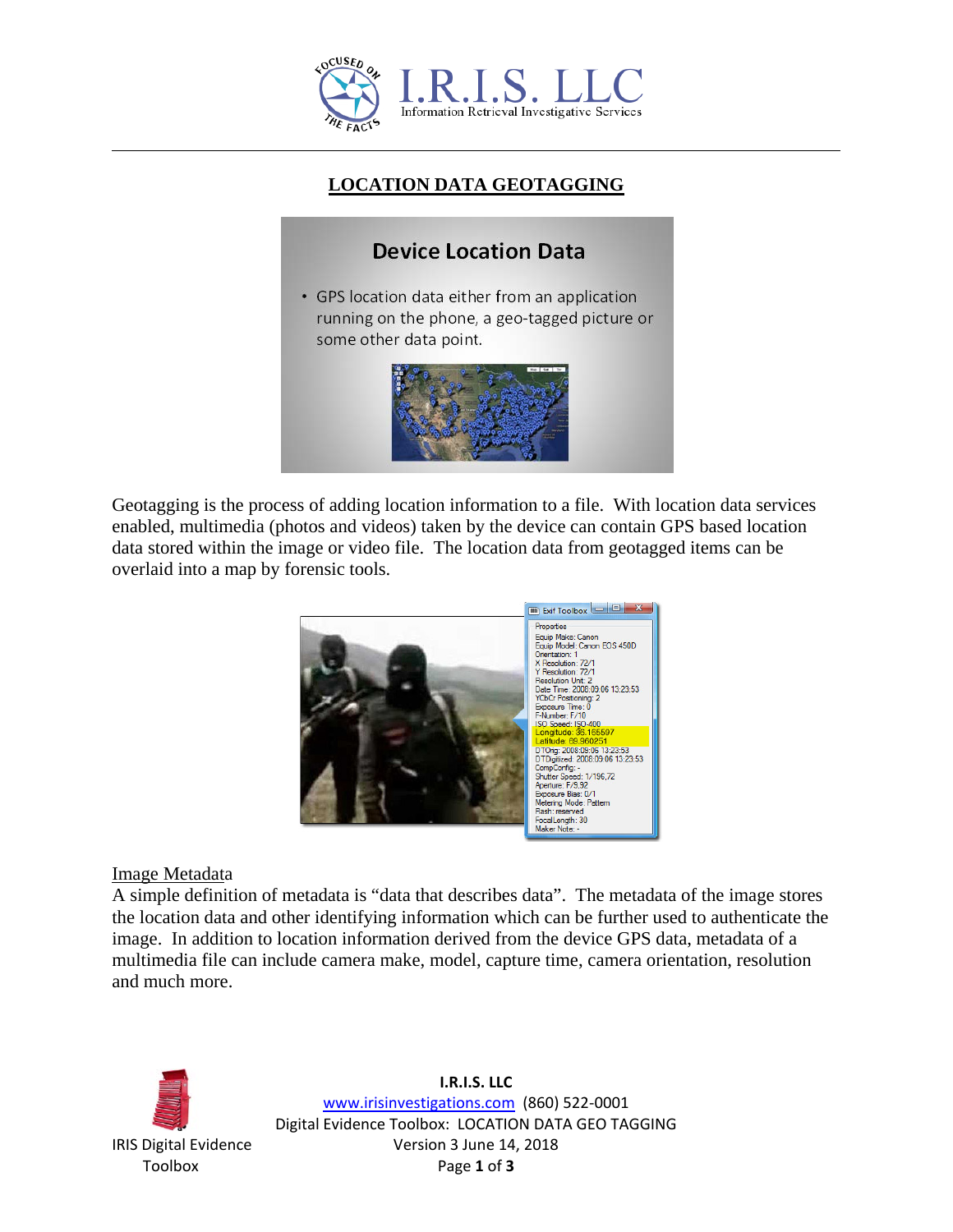

### Privacy Settings

The main factor for the recovery of location data from a mobile device will depend on what the user allowed in the settings. In most cases, the device user can turn location off on the device or limit its use to selected features or applications.



### Validation

However, a multimedia file could be taken by a user with one device and then be sent to a user of another device via email or text message with the original metadata intact. Also, a device without a GPS signal could default to the last good GPS signal and report inaccurate data. Therefore, it is important to review all the metadata from a multimedia file to validate the data.



**I.R.I.S. LLC** [www.irisinvestigations.com](http://www.irisinvestigations.com/) (860) 522-0001 Digital Evidence Toolbox: LOCATION DATA GEO TAGGING IRIS Digital Evidence Version 3 June 14, 2018 Toolbox Page **2** of **3**